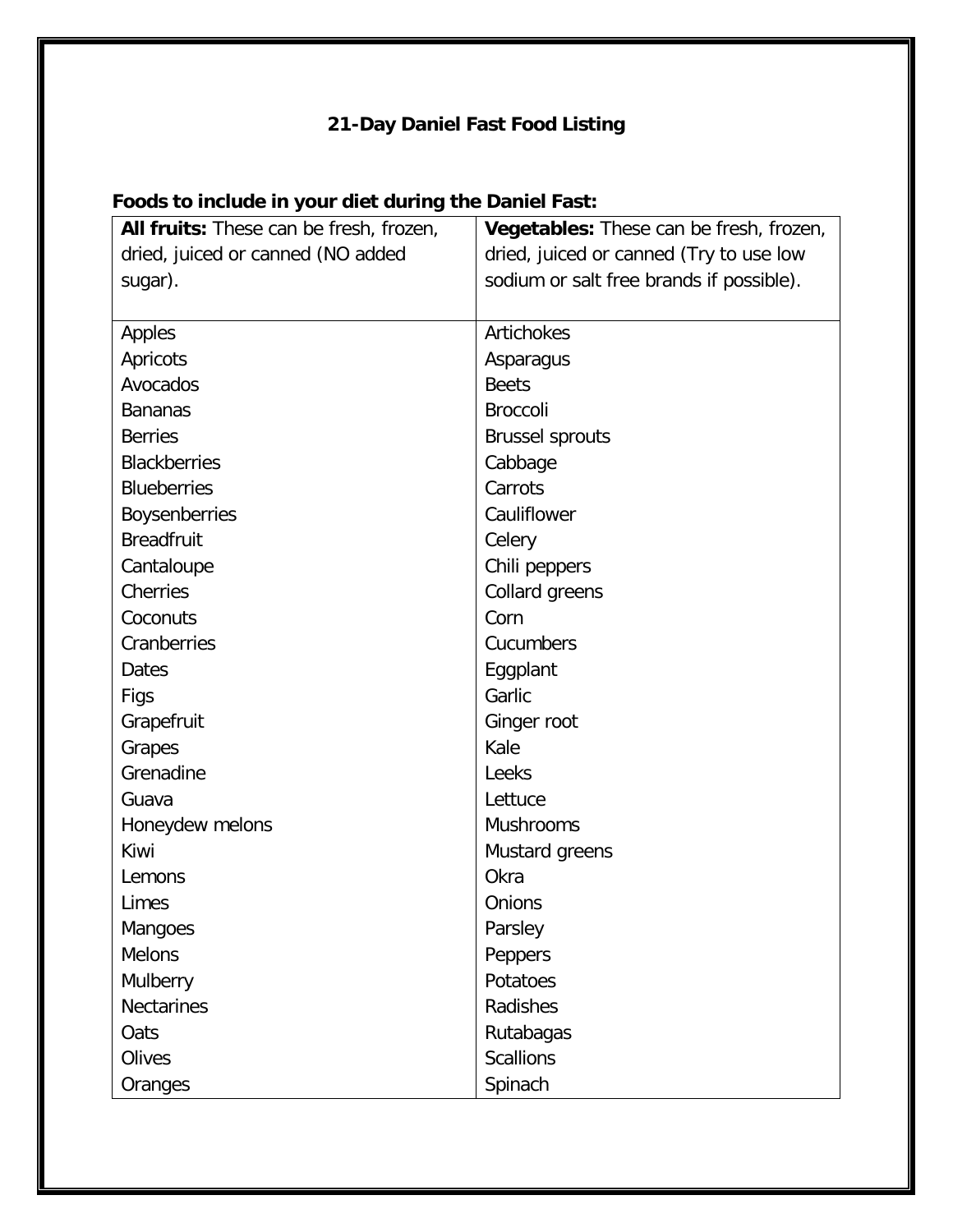| Papayas<br>Peaches<br>Pears<br>Pineapples<br>Plums<br>Prunes<br>Raisins<br>Raspberries<br><b>Strawberries</b><br><b>Tangelos</b><br>Tangerines<br>Watermelon | Sprouts<br>Squashes<br>Sweet potatoes<br><b>Tomatoes</b><br>Turnips<br>Watercress<br>Yams<br>Zucchini |
|--------------------------------------------------------------------------------------------------------------------------------------------------------------|-------------------------------------------------------------------------------------------------------|
|                                                                                                                                                              |                                                                                                       |
| <b>Beans:</b>                                                                                                                                                | Seeds:                                                                                                |
| Dried beans                                                                                                                                                  | All nuts (raw, unsalted)                                                                              |
| <b>Black beans</b>                                                                                                                                           | Sprouts                                                                                               |
| Cannellini                                                                                                                                                   | Ground flax                                                                                           |
| Pinto beans                                                                                                                                                  | Cashews                                                                                               |
| Split peas                                                                                                                                                   | Walnuts                                                                                               |
| Lentils                                                                                                                                                      | Sunflower                                                                                             |
| Black eyed peas                                                                                                                                              | Sesame                                                                                                |
| Green beans                                                                                                                                                  | Almonds                                                                                               |
| Green peas<br>Kidney beans                                                                                                                                   | <b>Natural Almond Butter</b>                                                                          |
| Peanuts (includes natural                                                                                                                                    |                                                                                                       |
| peanut butter)                                                                                                                                               |                                                                                                       |
| <b>Beans</b>                                                                                                                                                 |                                                                                                       |
| Lentils                                                                                                                                                      |                                                                                                       |
| Lupines                                                                                                                                                      |                                                                                                       |
| White                                                                                                                                                        |                                                                                                       |
| Peas                                                                                                                                                         |                                                                                                       |
|                                                                                                                                                              |                                                                                                       |
|                                                                                                                                                              |                                                                                                       |
| <b>Whole Grains:</b>                                                                                                                                         | Liquids:                                                                                              |
| Whole wheat                                                                                                                                                  | Water (spring, distilled, filtered)                                                                   |
| Brown rice                                                                                                                                                   | <b>Unsweetened Soy Milk</b>                                                                           |
| <b>Millet</b>                                                                                                                                                | Herbal (caffeine free) Tea                                                                            |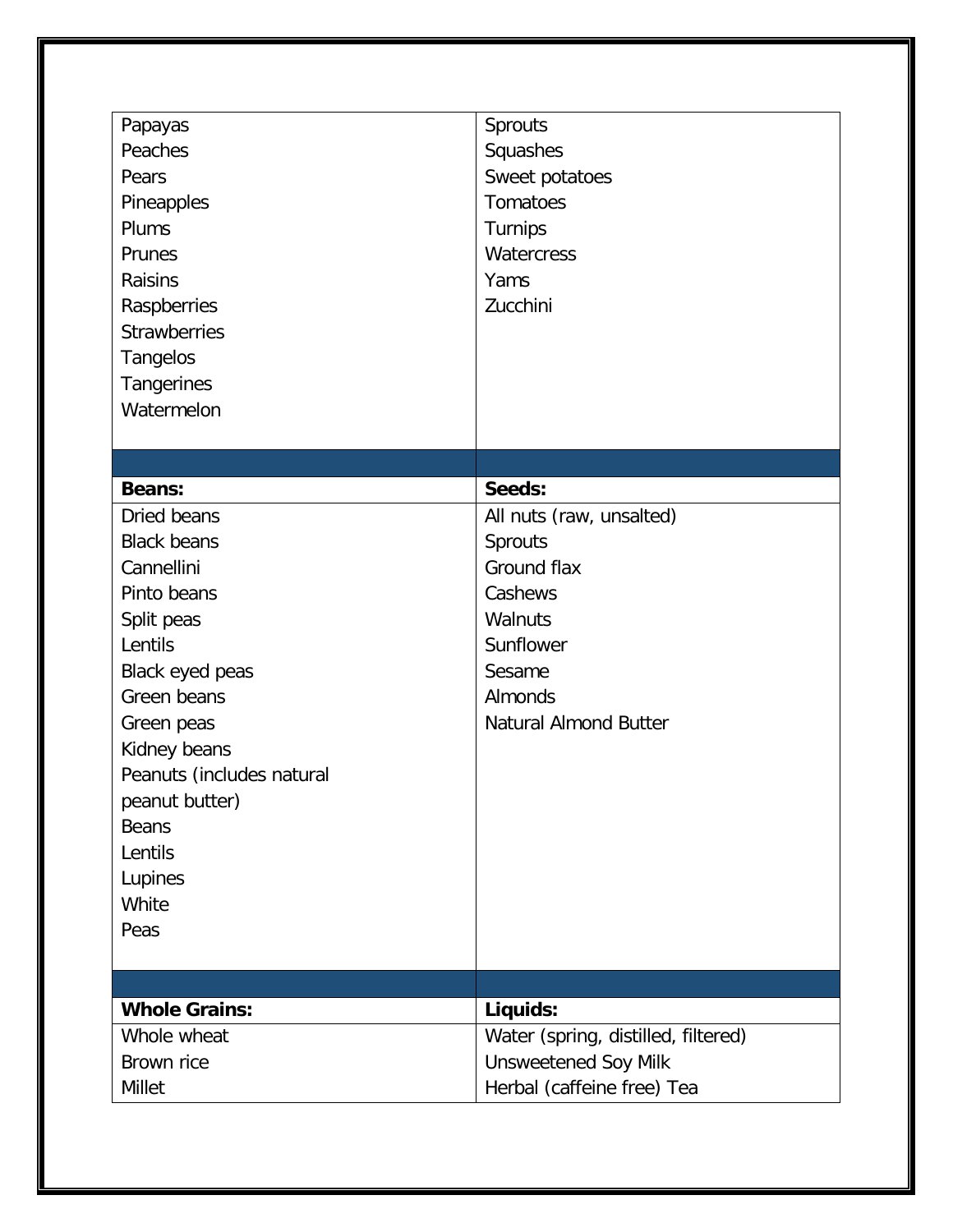| Quinoa                                  | 100% Fruit/Vegetable Juice (no added |
|-----------------------------------------|--------------------------------------|
| Oats                                    | sugar)                               |
| <b>Rolled Oats</b>                      |                                      |
| Plain Oatmeal- not instant              |                                      |
| <b>Barley</b>                           |                                      |
| Grits (no butter)                       |                                      |
| Whole wheat pasta                       |                                      |
| Whole wheat tortillas                   |                                      |
| Plain Rice cakes                        |                                      |
| Popcorn (no butter)                     |                                      |
|                                         |                                      |
|                                         |                                      |
|                                         |                                      |
| Other:                                  |                                      |
| Tofu                                    |                                      |
| Soy products                            |                                      |
| <b>Herbs</b>                            |                                      |
| Small amounts of Honey                  |                                      |
| Small amounts of Sea Salt               |                                      |
| Small amounts of Ezekiel Bread          |                                      |
| <b>Small amounts of Olive Oil</b>       |                                      |
| Spices (read the label to be sure there |                                      |
| are no preservatives)                   |                                      |

## **Foods to avoid on the Daniel Fast:**

All animal products including all meat, poultry, seafood White rice White bread All deep fried foods Caffeine Coffee (including decaf b/c contains small amount of caffeine) Carbonated beverages Energy drinks Foods containing preservatives, additives Refined foods Processed foods Food additives